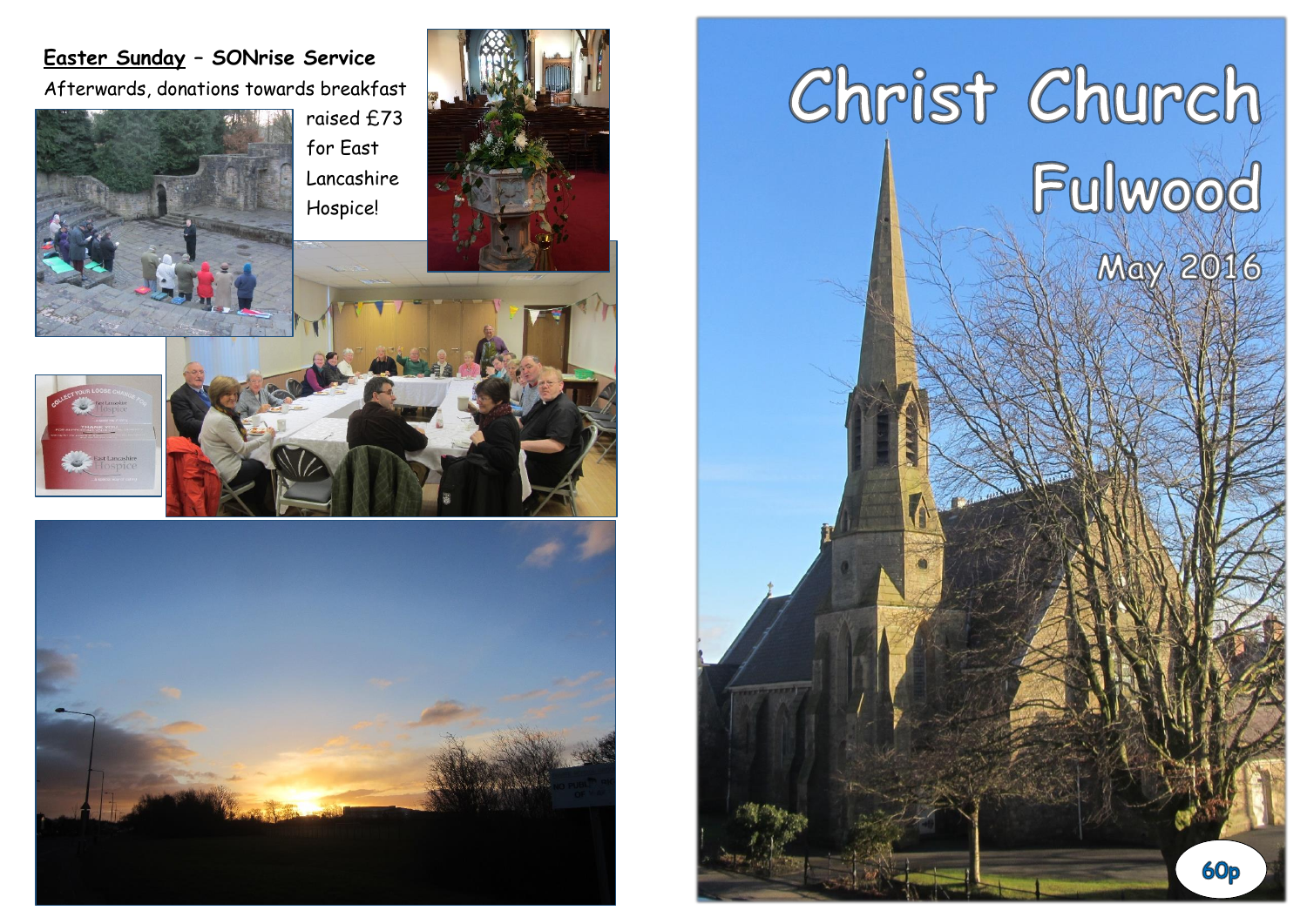| Christ Church                              |                                                                 | Victoria Rd Fulwood     | PR2 8NE                              |
|--------------------------------------------|-----------------------------------------------------------------|-------------------------|--------------------------------------|
| Website:                                   | www.christchurchfulwood.org                                     |                         |                                      |
| Vicar                                      | Canon Brian McConkey 19 Vicarage Close                          |                         | Tel: 719210                          |
|                                            | e-mail:                                                         |                         | christchurchfulwood@btinternet.com   |
| Curate:                                    | Rev Phil Maudsley                                               | Garstone Croft          | Tel: 383490                          |
|                                            | e-mail:                                                         | philmaudsley7@gmail.com |                                      |
| Readers                                    | Emma Swarbrick                                                  | Bowlingfield, Ingol     | Tel: 722948                          |
|                                            | e-mail:                                                         |                         | christchurchreader@hotmail.co.uk     |
|                                            | Mandy Stanton                                                   | Victoria Road           | Tel: 774081                          |
|                                            | e-mail:                                                         |                         | mandy.stanton@blackburn.anglican.org |
| Parish Administrator                       | Jan Fletcher                                                    |                         | Parish Office at Church Tel: 875823  |
| <b>Church Wardens</b>                      | Julia Laing                                                     | Garstang Rd             | Tel: 719442                          |
|                                            | Graham Hickey                                                   | Watling St. Rd.         | Tel: 654438                          |
| Assistant Ch. Warden                       | Margaret Ghori                                                  | The Chines              | Tel: 719373                          |
| Treasurer                                  | John Bailey                                                     | Melrose Ave             | Tel: 700598                          |
| - Assistant                                | Margaret Brown                                                  | Colebatch               | Tel: 717008                          |
| Organist/Director of Music                 | Chris Hartnett                                                  |                         | Munro Crescent Tel: 07896 107684     |
|                                            | e-mail:                                                         |                         | choirmastersoffice@hotmail.com       |
| Deanery Synod Reps                         | Ken Curphey                                                     | <b>Ingle Head</b>       | Tel: 716833                          |
|                                            | Chris Hedley                                                    | The Drive               | Tel: 652475                          |
|                                            | Paul Jordan                                                     | Sandybrook Close        | Tel: 794893                          |
|                                            | Adam Thomas                                                     | Lower Bank Rd           | Tel: 07968 434328                    |
| <b>Electoral Roll Officer</b>              | <b>Irene Hurst</b>                                              | The Turnpike            | Tel: 715746                          |
| Churches Together in                       | David Sergeant                                                  | Shirebank Cres          | Tel: 717882                          |
| <b>Fulwood and Broughton</b>               |                                                                 |                         |                                      |
| Christian Aid                              | <b>Lindsey Evans</b>                                            | <b>Uplands Chase</b>    | Tel: 860939                          |
| Fairtrade                                  | Margaret Harrison                                               | Victoria Rd             | Tel: 712869                          |
| The Children's Society                     | Linda Koziarska                                                 | Manor Ave               | Tel: 705420                          |
| Scripture Union                            | Jim & Linda Clare                                               | Queens Rd               | Tel: 712422                          |
| Crossway                                   | Joan Curphey                                                    | Ingle Head              | Tel: 716833                          |
| H.O.P.E. Group                             | Elizabeth Bailey                                                | Melrose Ave             | Tel: 700598                          |
| Junior Church                              | Ann Porter                                                      | Victoria Rd             | Tel: 491775                          |
| Pathfinders                                | Linda Koziarska                                                 | Manor Ave               | Tel: 705420                          |
| 9th Preston (Fulwood Parish Church) Guides |                                                                 |                         |                                      |
| Guide Guider                               | Diane Wilson                                                    | Duchy Ave               | Tel: 468555                          |
| Brownie Guider                             | Lorraine Haworth Houghton Rd, Pen                               |                         | Tel: 07957 512007                    |
| Rainbow Guider                             | Claire Haworth                                                  | Cleveleys               | Tel: 07970 297216                    |
| Scouts/Cubs/Beavers                        | Norma Bruce                                                     | St Leonard's Close      | Tel: 07856 170516                    |
| Parent & Toddler Group                     | Rev Brian McConkey Vicarage Close                               |                         | Tel: 719210                          |
| Church Hall                                | The Church Hall is available for hire, particularly for weekly/ |                         |                                      |
| monthly events. Contact: Margaret Brown,   |                                                                 | Colebatch               | Tel: 07926 374863                    |
|                                            |                                                                 |                         | Tel: 717008<br>or                    |
| or                                         | Sue Cameron                                                     | Victoria Rd             | Tel: 717304                          |
| o۳                                         | Parish Office                                                   | at the Church Hall      | Tel: 875823                          |

#### **Services at Christ Church**

**Sunday Worship** 8.00am Holy Communion (BCP) 10.30am Holy Communion ( $1^{st}$ ,  $3^{rd}$  &  $4^{th}$  Sundays in the month) Family Service (2<sup>nd</sup> Sunday) Morning Worship (when there's a  $5^{\text{th}}$  Sunday) 6.30pm Evening Prayer (BCP) Holy Communion (BCP) (4<sup>th</sup> Sunday in the month)

**Weekday Services:** Prayers in the Vestry/Church (during term time): **Monday** – 12.00noon; **Tuesday** – 9.00pm; **Wednesday** – 7.00am; **Friday** – 9.00am **Also: Thursday** - 10:30am Holy Communion and 7.00pm Evening Prayers

#### **Baptism, Confirmation, Marriages & Funerals**

All by arrangement with Brian, the Vicar (Tel: 719210)

**Visiting** The Vicar is always ready to visit the sick at home or in hospital, or anyone else who needs his help. Please inform him if there is anyone you know who would appreciate a visit – a written note is especially helpful.

#### **What's on at Christ Church – activities are mainly in the Church Hall.**

| Parochial Church Council                                                                      |         | Normally meets in the Vestry at 7.00pm on the                |  |  |
|-----------------------------------------------------------------------------------------------|---------|--------------------------------------------------------------|--|--|
|                                                                                               |         | 2 <sup>nd</sup> Monday in Jan, March, May, July, Sept & Nov. |  |  |
| <b>Choir Practice</b>                                                                         | 9.45am  | each Sunday in Church (except 2 <sup>nd</sup> Sundays)       |  |  |
| Junior Church                                                                                 | 10.30am | Sundays in Church (term time) then in the Hall               |  |  |
| Pathfinders                                                                                   | 10.30am | Sundays in Church (term time) then in the Hall               |  |  |
| <b>Rainbows</b>                                                                               |         | 5.30pm Tuesdays in term time in the Hall                     |  |  |
| Brownies                                                                                      |         | 6.00pm Tuesdays in term time in the Hall                     |  |  |
| <b>Guides</b>                                                                                 | 7.00pm  | Tuesdays in term time in the Hall                            |  |  |
| Youth Club                                                                                    | 7.45pm  | Mondays in term time at St Cuthbert's                        |  |  |
| Parent & Toddlers                                                                             | 10.00am | Mondays in term time (to 11.30am) in the Hall                |  |  |
| Crafters                                                                                      | 2.00pm  | Thursdays in the Vestry                                      |  |  |
| HOPE Group 7.15 for 7.30pm                                                                    |         | 1st & 3rd Wednesdays each month, in the Vestry               |  |  |
| Crossway                                                                                      | 7.30pm  | 3rd Thursday each month (not July & August) in Hall          |  |  |
| Magazine<br>Published monthly, £6 annual subscription, 60p /copy                              |         |                                                              |  |  |
| <b>Editorial Team</b>                                                                         |         | Ken Curphey, 33 Ingle Head<br>Tel: 716833                    |  |  |
|                                                                                               |         | Brian McConkey, Irene Hurst & Alison Tait                    |  |  |
| Copy for the Magazine should be with Ken by the 2 <sup>nd</sup> Sunday of the previous month. |         |                                                              |  |  |
| The Magazine is available from the 4 <sup>th</sup> Sunday; e-mail: kenjoan33@hotmail.co.uk    |         |                                                              |  |  |

| Circulation Manager | Sue Cameron, 104 Victoria Rd | Tel: 717304 |
|---------------------|------------------------------|-------------|
|---------------------|------------------------------|-------------|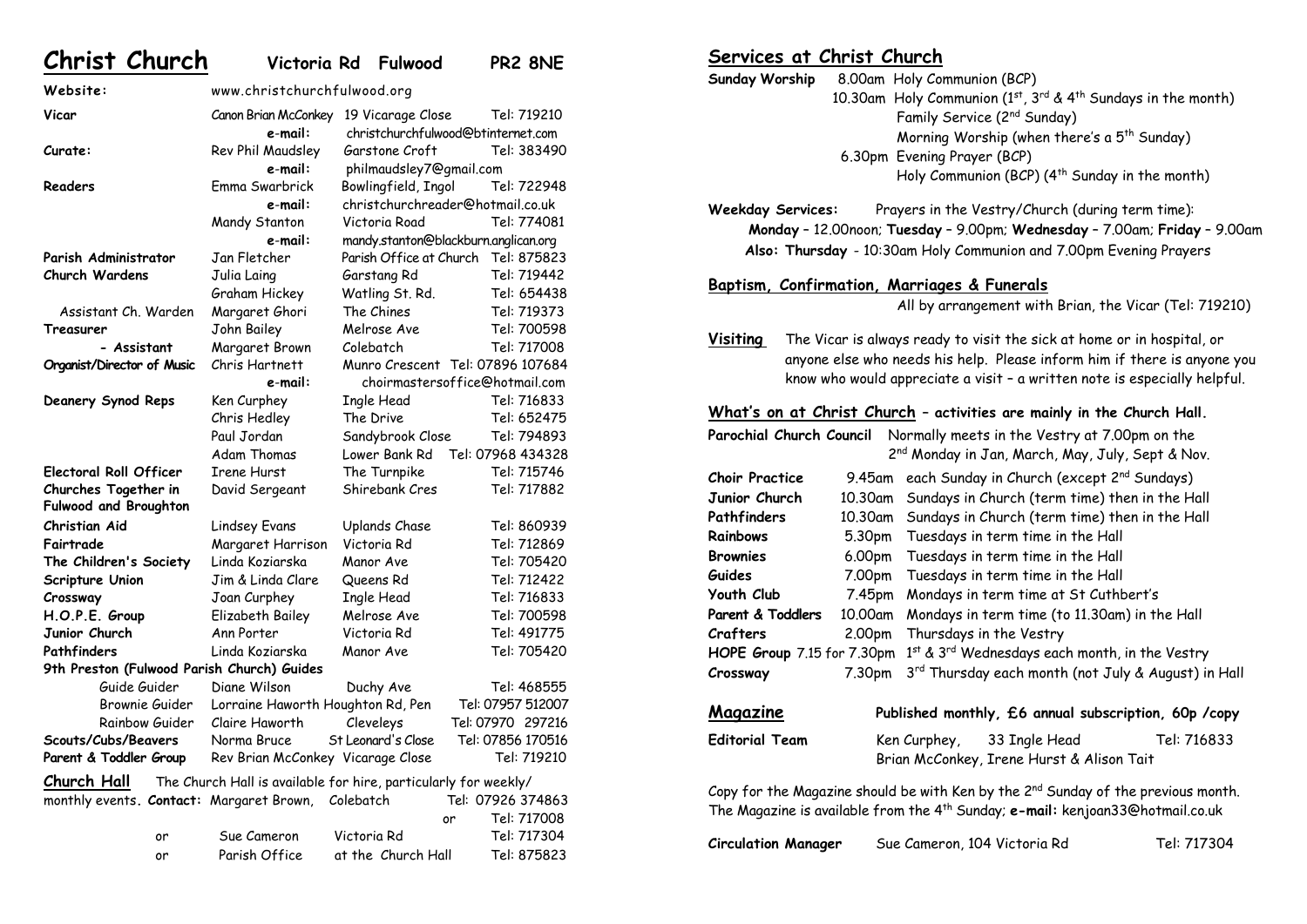#### **Church Events in May 2016** Page 8

| Sun                                         | 1 May       |                    | [9am: Brian leading Service at St Cuthbert's]                   |
|---------------------------------------------|-------------|--------------------|-----------------------------------------------------------------|
|                                             |             | 10.30am            | Young people in Church before JunChurch/Pathfinders             |
|                                             |             |                    | [4pm: Brian at farewell to Dean of Blackburn Cathedral]         |
| Mon                                         | 2 May       | 12noon             | Prayers in Church each weekday (times inside back cover)        |
| Wed                                         | 4 May       | 6.30pm             | Confirmation 1/4 in Upper Room (to 7.30pm)                      |
|                                             |             | 7.30pm             | HOPE Group meets in the Vestry - see Pg 6                       |
| Thur                                        | 5 May       | 10.30am            | Holy Communion Service in Church (each Thurs)                   |
|                                             |             | 7.00pm             | Evening Prayers in Vestry each Thurs (to 7.30pm)                |
| Sat                                         | 7 May       | 9.30am             | PCC Away Day at St Cuthbert's to 12.30pm (inc. lunch)           |
| Sun                                         | 8 May       | 10.30am            | Christian Aid Family Service - Church Parade (Pg1)              |
|                                             |             | 2.30pm             | Messy Church in the Hall (to 4.30pm) (Pg7)                      |
| Mon                                         | 9 May       | 7.00pm             | PCC in the Vestry                                               |
| Tues                                        | 10 May      | 7.30pm             | Diocesan Visitation in the Guild Hall (see Pg7)                 |
| Wed                                         | 11 May      | 6.30pm             | Confirmation 2/4 in Upper Room (to 7.30pm)                      |
| Sun                                         | 15 May      | 10.30am            | Young people in Church before JunChurch/Pathfinders             |
|                                             |             |                    | Service includes: Admission of Sidespeople (Welcomers)          |
|                                             |             | 3.00pm             | Ecumenical Service here - Beginning of Christian Aid Week (Pg5) |
|                                             |             | <del>-6.30pm</del> | NO Evening Service (see Pg5)                                    |
| Mon 16 <sup>th</sup> - 19 <sup>th</sup> May |             |                    | [Brian as Clergy Selector at Ely - prayers please]              |
|                                             | Wed 18 May  | 6.30pm             | Confirmation 3/4 in Upper Room (to 7.30pm)                      |
|                                             |             | 7.30pm             | HOPE Group meets in the Vestry - see Pg 6                       |
|                                             | Thur 19 May |                    | 12.50pm(depart) Crossway trip to Leighton Hall - see Pg 6       |
| Fri                                         | 20 May      | 10.00am            | Cake and Company in Hall to 12 noon - all welcome               |
|                                             |             | 6.30pm             | ATS 'Colour Dash' - see poster in entrance to Church            |
| Sun                                         | 22 May      | 10.30am            | Young people in Church before JunChurch/Pathfinders             |
| Wed                                         | 25 May      | 6.30pm             | Confirmation 4/4 in Upper Room + rehearsal (to 8pm)             |
| Sun                                         | 29 May      | <del>10.30am</del> | NO Junior Church/Pathfinders (school holiday)                   |
| Tues                                        | 31 May      |                    | [Brian speaking St Margaret's Ingol, Mothers' Union Festival]   |
|                                             |             |                    |                                                                 |

**Forward Notice for June**

Sun 5 June 10.30am **CONFIRMATION Service** in Church with Bishop Geoff

And finally . . . from the Family Service . . are any of these your view of forgiveness? 1. Forgiveness is God at work in people

2. Forgiveness is acknowledging the wrong so that it doesn't affect me into the future

- 3. Forgiveness is saying that I wasn't really hurt anyway
- 4. When I forgive someone we have to be friends again

5. Everyone deserves to be forgiven

6. Jesus asks us to forgive others, time and time and time again.

[Thanks Phil] [The congregation agreed with 1, 2 & 6; some with 4 & 5; none with 3. What about you?]

#### **Christian Aid Week: the week we love every neighbour**

**Love your neighbour as yourself – Mark 12:31** On Sunday 8th May, we will be holding our annual Christian Aid Service before the start of Christian Aid Week which runs from  $15-21$ <sup>st</sup> May. Our church will join with more than 20,000 other people across the country when there will be 7 million envelopes



delivered to our **local** neighbours to raise money for our **global** neighbours in need. It's an opportunity to reach out to our community, and to make sure some of the world's poorest people have enough to eat and a safe place to live.

People like Morsheda: a young single mother of four living in Bangladesh. She has no land. No assets. No savings. And the only work she can get is backbreaking manual labour for as little as 74p a day. Her home has been flooded several times, and last



August it flooded again. This is Morsheda . . . . she's our neighbour, and she and many like her desperately need our help. The floods that hit the UK this past winter were devastating and people rallied to help their **local** neighbours, but when you add into the mix deadly snakes in the water and a lack of help from government or insurance companies, it makes it even clearer that Morsheda and her children live a precarious life. They know that the floods will come again, and soon. But we can lift our **global** neighbours like Morsheda to safety. A Home Safety Package from Christian Aid could raise Morsheda's home on an earth plinth, safe from the flood plain, and give her resources to invest in things like farm animals, seeds and a composting kit – giving her the tools she needs to build a better future.

How could you help people like Morsheda? You could offer to deliver and collect Christian Aid envelopes to your neighbours to help our church raise money in Christian Aid Week. You could donate directly during our service. But most importantly we could all pray that Morsheda and others receive the help they need.

**O Saviour Christ, in whose way of life lies the secret of all life, and the hopes of all the people, we pray for quiet courage to meet this hour. We did not choose to be born or to live in such an age. But let its problems challenge us, its discoveries exhilarate us, its injustice anger us, its possibilities inspire us, and its vigour renew us, for your Kingdom's sake. Amen** (A prayer from Bangladesh)

Blessings, Phil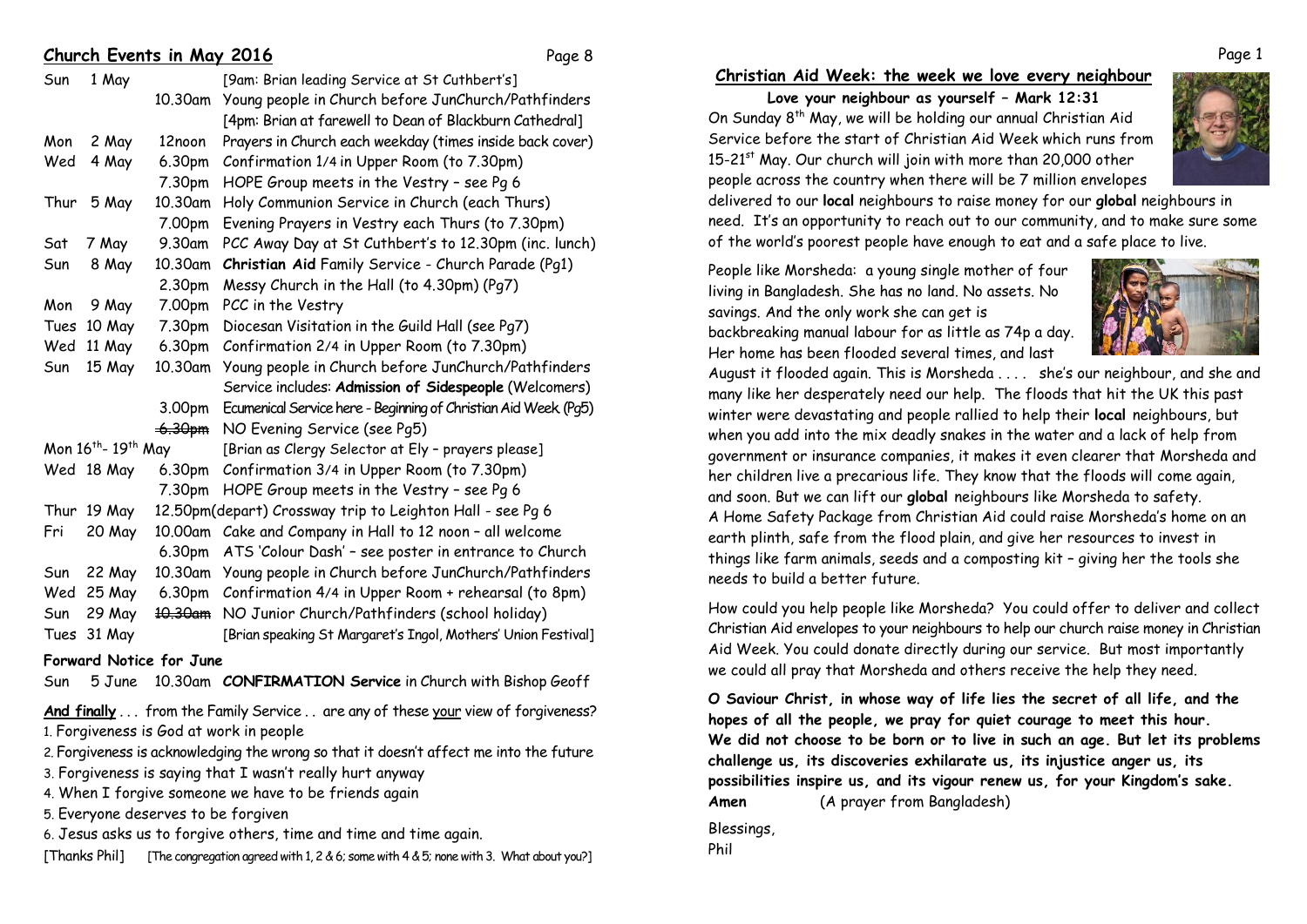# **Sunday Worship in May** Page 2

### **1s<sup>t</sup> May <sup>6</sup>th Sunday of Easter**

8.00amHoly Communion (BCP) 10.30am Holy Communion



Prayers: Sue Walsh Bread & Wine: Dorothy Mason & Susan Walsh Communion Assistant: Lisa Rogerson Readings: Acts. 16.9-15 Graham Rawson John. 5.1-9 Judith Rawson

Welcome: John & Elizabeth Bailey

6.30 p.m. Evening Prayer (BCP) Welcome: Margaret Ghori Readings: Zeph. 3. 14-end Margaret Ghori Matt. 28.1-10, 16-end Michael Higgins Psalm: 126; 127



### **<sup>8</sup>th May Sunday after Ascension**

8.00amHoly Communion (BCP)

**10.30am Christian Aid Family Service with Church Parade** Welcome: Keith & Sue Cameron Readings: to come David Rhodes/Bill Seddon

6.30pmEvening Prayer (BCP) Welcome: Brent Sutton Readings: Isa. 44. 1-8 Karen Sutton

Psalm: 68

Eph. 4. 7-16 Brent Sutton

#### **<sup>15</sup>th May PENTECOST Sunday** 8.00amHoly Communion (BCP)

| 10.30am   | Holy Communion                                                  |                         |  |  |
|-----------|-----------------------------------------------------------------|-------------------------|--|--|
|           | Welcome:                                                        | Joan & Ken Curphey      |  |  |
|           | Prayers:                                                        | Phil Maudsley           |  |  |
|           | Bread & Wine:                                                   | George & Alison Tait    |  |  |
|           | Communion Assistant: Adrienne Clarkson                          |                         |  |  |
| Readings: | Acts. 2.1-21                                                    | Sue Walsh               |  |  |
|           | John. 14.8-17                                                   | Hilda Waring            |  |  |
| 3.00pm    | Ecumenical Service, Christ Church, for Christian Aid Week (Pg5) |                         |  |  |
|           | <b>Pentecost Praise</b>                                         | Welcome:<br>Julia Laing |  |  |
|           |                                                                 | $(see Pq\ 5))$          |  |  |

#### **Wine Tasting returns !**

**FRIDAY 13th May 7.00 for 7.30pm** In the Church Hall, proceeds in Aid of the St Catherine's Hospice. Tickets at £15 each are available from either Lisa on 07912 421453 or Linda 07712 894763



#### **You are invited!**

We have a café style coffee morning - **Cake and Company** every third Friday of the month in the Church Hall from 10am – 12pm. Our next one will



be on Friday 20<sup>th</sup> May. There is a variety of activities including a quiz, table top games and even live music.

Anyone is welcome to come along and indulge in lovely cake and coffee for this regular, lively, sociable event – just drop in!

For more information contact Margaret Harrison on 01772 712869 or Steve Hedley on 01772 652475.

Our next **Messy Church** is on **Sunday 8th May** in the Church Hall, 2.30 – 4.30. Names to Emma 01772 722948 christchurchreader@hotmail.co.uk or sign up at the back of Church.



#### **Diocesan Visitation in the Guild Hall**

In a change to recent years the Diocese has arranged a single Visitation this year. On Tues 10<sup>th</sup> May there will be a gathering for ALL from the Diocese who are: Clergy, Readers, Church Wardens and Vision Champions. This means that we can't support our new Church Wardens as we've usually done at their investiture, however, on the following **Sunday, 15th May**, the 10.30am service will be for the Admission of our Welcome Team. Please would all our Sidespeople (Welcome Team) be in Church for that Service (wherever possible!)? [Brian]

[Details of who was elected at the AGM are on Page 5]

Page 7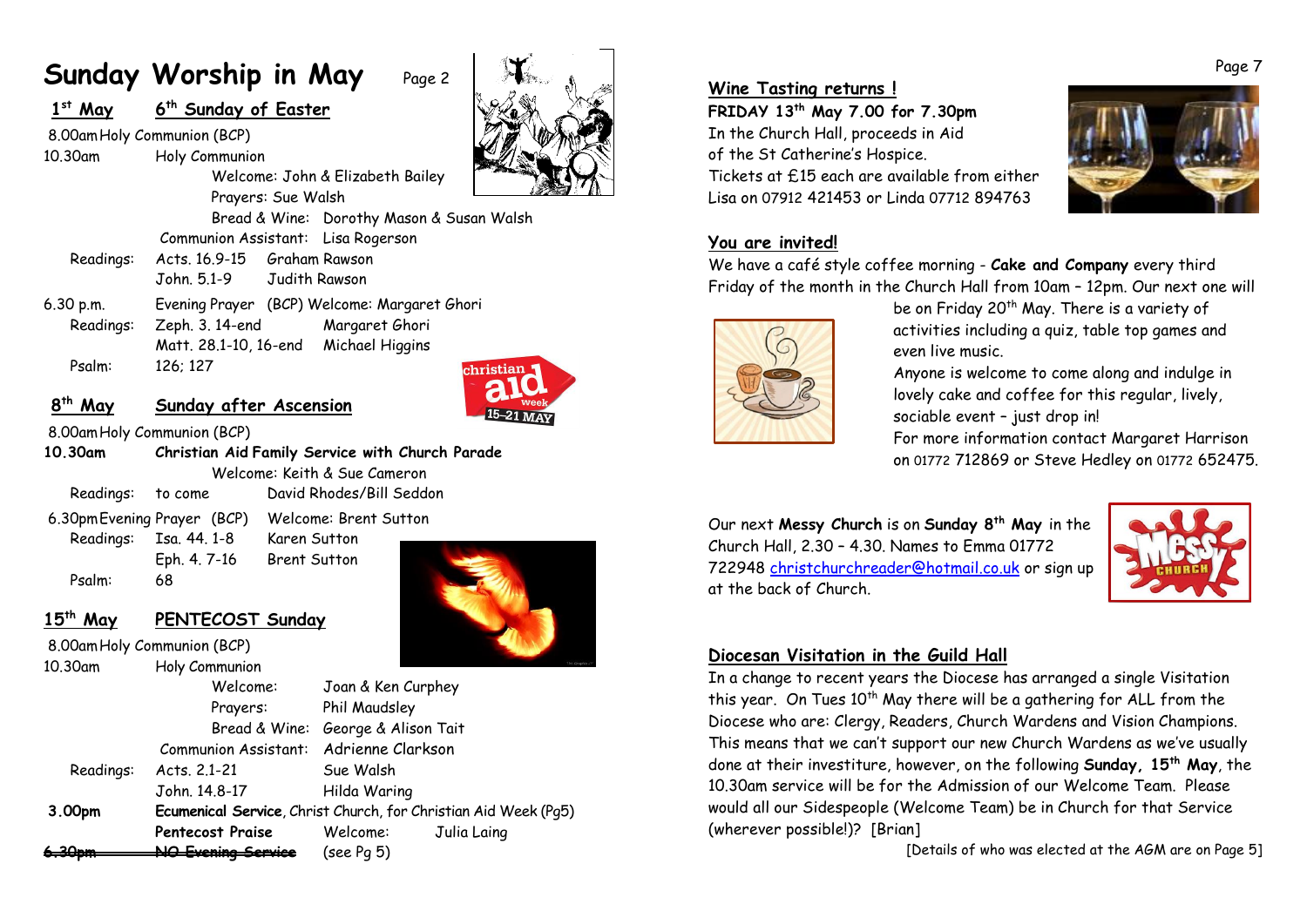

**Crossway** We had a wonderful St Patrick's evening when Steuart & Anita gave us a presentation of photos and music from Northern Ireland which gave us a super insight into the beautiful scenery along the coastline there.

This month instead of our evening meeting we are having a trip to Leighton Hall on Thursday 19<sup>th</sup> May. Please meet outside the Mosque by 12.50pm so that we can have a prompt start. Once at Leighton Hall we'll have a tour, see the flights of the birds of prey, view the gardens (optional) and enjoy a cream tea. We hope to be



back in Fulwood by 5.30pm. The cost is £20 each. At present

there are still spaces so please sign up in church. **Everyone is welcome.**

HOPE - Hope group meets in the vestry on the 1<sup>st</sup> and 3<sup>rd</sup> Wednesday of

the month starting at 7.30pm and ending at 9pm. We will continue our journey of discovery of God's

kingdom through seven sacred places. You are



welcome to join us for any or all of them – it's not a course. If you've never been to a Hope Group meeting before, perhaps you could give it a try? Here's an opportunity for fellowship and spiritual growth not to be missed!

**Wednesday 4th May:** Sacred Space 3 - **Chapter** – a place of meeting and decision making. We will explore how we carry our faith with us in all aspects of life.

**Wednesday 18th May:** Sacred Space 4 – **Cloister** – that place of encounter. We will reflect on how our beliefs affect our chance encounters.

**Crafters** – please can you help? The Crafters are hoping to knit clothes to send out to Laos to help children in dire need. But help is needed as they need double knitting wool and



small buttons – also more knitters would be a great help**! Have you any wool or buttons lurking in your cupboards which you don't need??**

If so please bring them to Church and give them to Linda or Adrienne.

| 22nd May             | TRINITY Sunday                                 |                                            |  |
|----------------------|------------------------------------------------|--------------------------------------------|--|
| 8.00am               | Holy Communion (BCP)                           |                                            |  |
| 10.30am              | Holy Communion Welcome: Paul & Michelle Jordan |                                            |  |
|                      | Prayers:                                       | Emma Swarbrick                             |  |
|                      | Bread & Wine: Joan & Ken Curphey               |                                            |  |
|                      | Communion Assistant: Ken Curphey               |                                            |  |
| Readings:            | Rom. 5.1-5                                     | Graham Hickey                              |  |
|                      | John. 16.12-15                                 | Margaret Brown                             |  |
| 6.30pm               |                                                | Holy Communion (BCP) Welcome: Karen Sutton |  |
| Readings:            | Rev. 4.1-11                                    | <b>Brent Sutton</b>                        |  |
|                      | John. 3.1-15                                   | Karen Sutton                               |  |
| 29 <sup>th</sup> May | 1st Sunday after Trinity                       |                                            |  |
| 8.00am               | Holy Communion (BCP)                           |                                            |  |
| 10.30am              | Morning Worship Special Service                |                                            |  |
|                      | Welcome: Joyce Masterton & Sue McConkey        |                                            |  |
| Readings:            | to come                                        | Rachel Pitches/Adrienne Clarkson           |  |
| 6.30pm               | Evening Prayer (BCP)                           | Welcome: Margaret Ghori                    |  |
| Readinas:            | Gen 4 1-16                                     | Margaret Ghori                             |  |

Margaret Ghori Mark. 3. 7-19 Michael Higgins Psalm: 39

#### **Flowers in May**

| Thur 5 May  | Shirley Duggan & Alison Tait               |
|-------------|--------------------------------------------|
| Thur 12 May | Judith Rawson & Barbara Barber             |
| Thur 19 May | Hilary Catchpole & Judith Rawson           |
|             | Thur 26 May Alison Tait & Hilary Catchpole |
|             |                                            |

#### **Refreshment Rota**

- Sun 1 May Jane Dunsmore and Sue & Bex Walsh
- Sun 8 May Adrienne Clarkson, Sue Dewhurst & Tracy Worswick
- Sun 15 May Janette Clarke and Steve & Chris Hedley
- Sun 22 May Mary James, Elsie Lenton & Marie Wylie
- Sun 29 May Sue Cameron, Mary Fletcher & Pam Young



Page 3